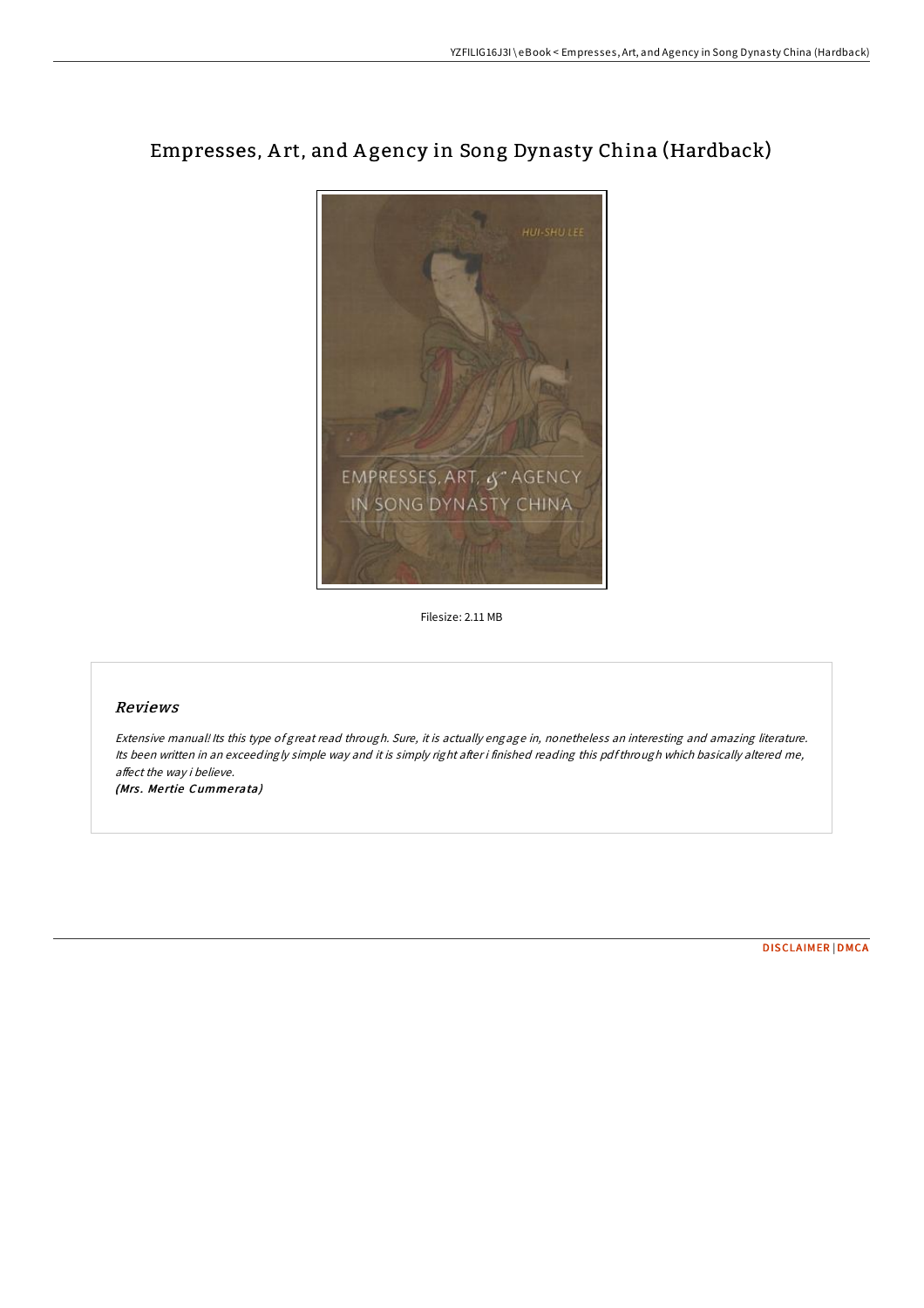## EMPRESSES, ART, AND AGENCY IN SONG DYNASTY CHINA (HARDBACK)



To download Empresses, Art, and Agency in Song Dynasty China (Hardback) eBook, remember to follow the web link below and save the document or get access to other information that are highly relevant to EMPRESSES, ART, AND AGENCY IN SONG DYNASTY CHINA (HARDBACK) book.

University of Washington Press, United States, 2010. Hardback. Condition: New. Language: English . Brand New Book. Empresses, Art, and Agency in Song Dynasty China is the first book in any language devoted to the art of imperial women in China. Utilizing a wide range of historical sources and materials, this groundbreaking, interdisciplinary study pieces together a lost history of female creativity by focusing on the critical role emperors wives played as patrons, collectors, taste-makers, and artists during the three-century Song dynasty (960-1279), an era noted for spectacular cultural achievements.The Song led China to unrivaled intellectual, socioeconomic, scientific, and urban advances. A flourishing printing culture helped spur a dramatic expansion of literacy that benefited women, whose talent in learning was often paired with virtue and was exemplified by the Song imperial women. Paralleling these developments was an unprecedented level of imperial patronage of the fine arts, including painting and calligraphy. However, while individual emperors such as Huizong (r. 1100-1125) have long been recognized for their importance in this arena, the role played by imperial women has remained largely hidden, subject in part to the biases of Chinese historiography. Drawing against the backdrop of their formidable presence in court politics, Hui-shu Lee recounts and reveals the stories of their lives and art.Lee focuses on such Song empresses as Liu, Wu, and Yang Meizi, artists and powerbrokers whose skill and influence helped shape the development of temple construction, sculpture, painting, and many other aspects of arts and culture. Acting in the shadow of the notorious female emperor Wu Zetian of the Tang dynasty, early Song imperial women began to define themselves through images and modes of expression that purposely concealed their power. In the process, they helped forge an effective and lasting model of female agency in China. In her exploration of Song...

品 Read Empresses, Art, and Agency in Song Dynasty China (Hardback) [Online](http://almighty24.tech/empresses-art-and-agency-in-song-dynasty-china-h.html) E Download PDF [Empre](http://almighty24.tech/empresses-art-and-agency-in-song-dynasty-china-h.html)sses, Art, and Agency in Song Dynasty China (Hardback)